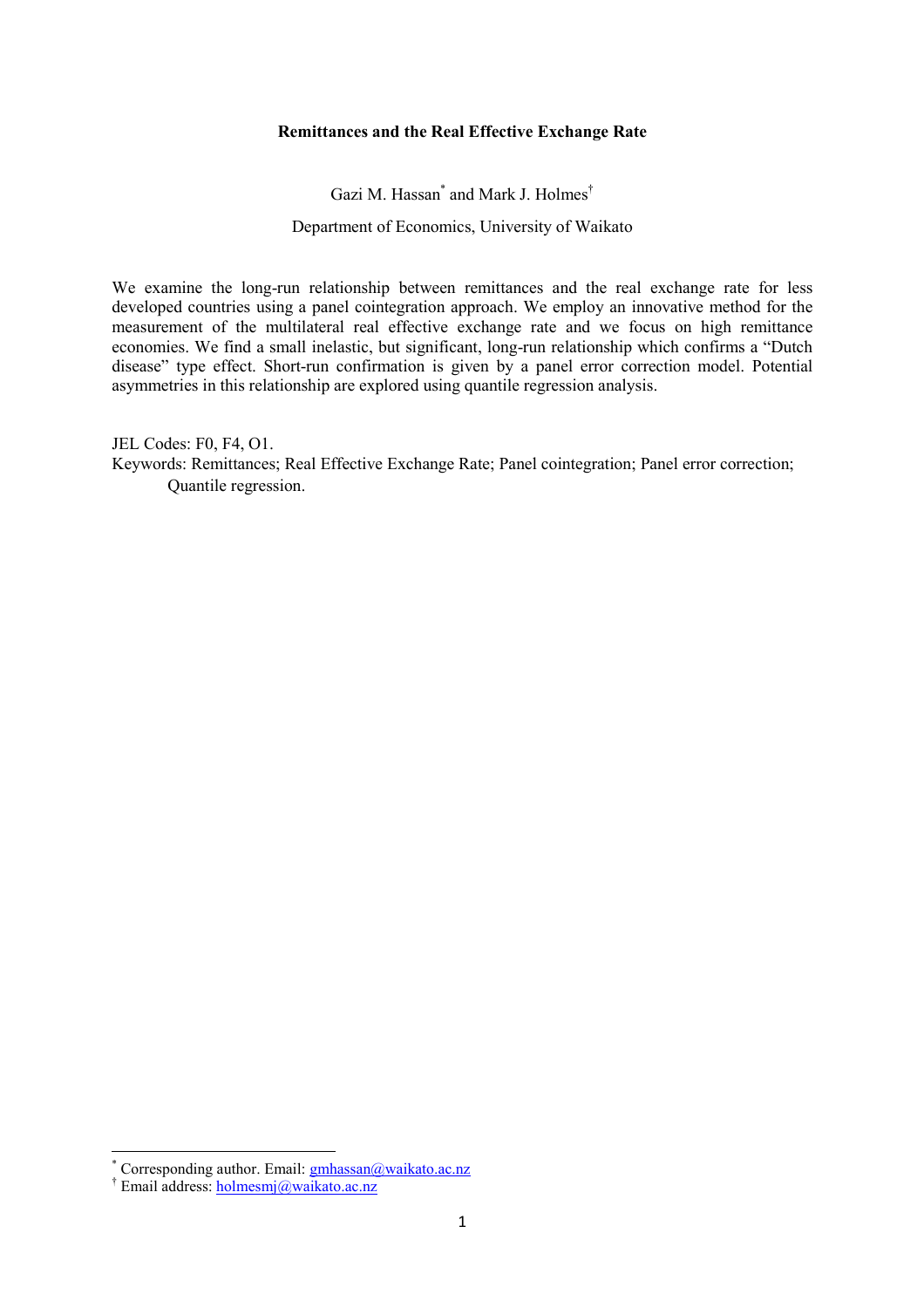#### **Remittances and the Real Effective Exchange Rate**

### 1. Overview and Introduction

 $\overline{a}$ 

Remittances by immigrant workers are now an important source of funds for many developing countries and their inflows have been rapidly growing. During 2007 and 2008 their growth rate was 15 percent; Ratha et. al., (2009).<sup>1</sup> Barajas et. al., (2009) and Chami et. al., (2008) reported that during 2007 remittances through official channels were \$300 billion in addition to unknown transfers through unofficial channels, which are estimated to be about 40 percent of flows through the official channels. The ratio of remittances to *GDP* exceeds 1 percent in 60 countries. Although a significant proportion of these inflows are for altruistic reasons to support consumption and the living standards of family members, some are also motivated by pecuniary gains and take advantage of the incentives offered by the recipient countries. For example, in India deposits by the non-residents attract higher interest rates and are exempt from income tax. Similarly Pakistan and Bangladesh give incentives to increase remittances. In 2008 India's remittance receipts are the highest at US\$52 billions. Other countries with high remittances are China and Mexico.

Although remittances flow can contribute to the development in the economy, it may come with some costs. There are at least two non-controversial positive aspects of remittances flow, which are as follows. Firstly, a steady flow of remittances reduce volatility in output given that volatility and growth are found to be inversely related in a number of key studies; see Ramey and Ramey (1995), Kroft and Lloyd-Ellis (2002), Hnatkovska and Loayza (2003), IMF (2005), World Bank (2006) and Chami et al (2008). Secondly, there is evidence that remittances improve the development of the financial sector by easing the credit constraints for investments; see Aggarwal et. al. (2006), Gupta, Pattillo, and Wagh (2007) and Giuliano and Ruiz-Arranz (2009). However, this paper studies the negative consequences remittances can produce through its effect on the real exchange rate. It is found that the real exchange rate may appreciate as the inflow remittances rises; see Acosta, Lartey and Mandelman (2007), Amuedo-Dorantes and Pozo (2004), Lopez, Molina and Bussolo (2007) and Lartey, Mandelman and Acosta (2008).

 Remittances sent by migrant workers to their home countries correspond to a capital inflow similar to the one analysed by the Dutch Disease theory where the discovery of new resources which is analogous to capital inflow is assessed against their effects on the real exchange rate and the country's international competitiveness (Corden and Neary, 1982). A large inflow of remittances relative to the size of the recipient economy, may bring may some undesirable consequences including the possibility of real exchange rate appreciation and loss of competitiveness in the tradable sector of the economy.

<sup>1</sup> Ratha, D., Mohapatra, S. and Silwal, A. (2009) "Outlook for Remittance Flows 2009-2011: Remittances expected to fall by 7-10 percent in 2009," *Migration and Development Brief* , World Bank.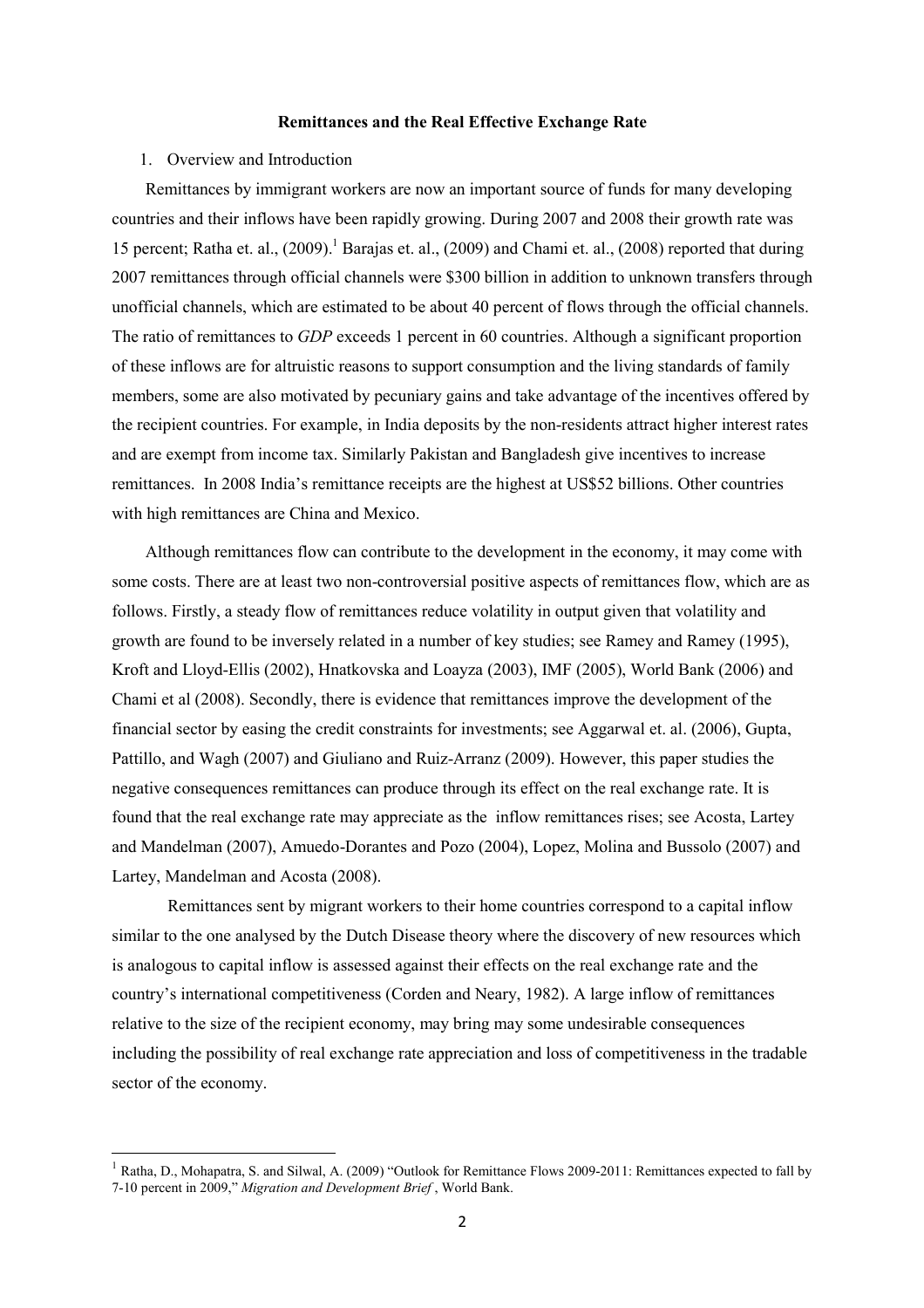In a small open economy where an increase in remittances is similar to a permanent increase in the non-labour income of the household, an increase in remittances leads to *spending effects* in both the tradables and non-tradables goods sectors. The spending effect is a function of the increase in disposable income following the inflow of remittances which increases demand in the economy assuming positive income elasticity. Because the supply of non-tradables is constrained by the available resources in the economy, excess demand will increase the price of non-tradables goods whereas the increased demand does not affect the price for tradables goods which are set in the international market leading to an appreciation of real exchange rate. An increase in remittances also leads to a *resource movement effect*. A rise in the relative price of non-tradables makes production in this sector more profitable compared to tradables sector. As a result production expands in nontradables sector resulting in increased factor demands. Responding to higher factor prices in the nontradables sector, there is a shift of resources from the tradables to non-tradables goods sector raising real wages and other factor costs of the tradables sector. Because of these spending and resource movement effects, the inflow of workers' remittances can erode the competitiveness of the tradables goods sector causing an appreciation of the real exchange rate.

The interacting effect of remittances inflow and real exchange rate may differ in the long-run compared to the short-run. The appreciation of the real exchange rate and deterioration of the country's competitiveness because of remittances flow may be offset if such flows boost capital accumulation by augmenting savings and investments in the long run which can increase the production of both tradables and non-tradables where the relative increase will vary from country to country depending on the structure of the economies. Whilst many of the current empirical literature provide evidences for the short-run effect of remittances and real exchange rate, there are almost none which tested the long run relationship. In this paper we endeavour to investigate the long-run relationship between inflow of remittances and real exchange in a panel of high remittances recipient economies.

The real effective exchange rate (*REER*) is defined as the relative price of traded goods to non-traded goods produced as in the domestic economy:

$$
\text{REER} = \frac{P_T}{P_{NT}},
$$

 $\overline{a}$ 

where  $P_T$  is the domestic currency price index of traded goods and  $P_{NT}$  is the domestic currency price index of non-traded goods (Montiel and Hinkle, 1999 and Montiel, 1999)<sup>2</sup>. A fall in *REER* implies a real exchange rate appreciation and an increase in the opportunity cost of the production of tradable

<sup>&</sup>lt;sup>2</sup> Montiel, P. and L. Hinkle (1999) Exchange rate misalignment: an overview. In Hinkle, L. and P. Montiel (Eds.), Exchange Rate Misalignment: Concept and Measurement for Developing Countries. World Bank Research Publication. Oxford University Press, New York, pp. 264-263

Montiel, P. (1999) The long-run real exchange rate: conceptual issues and empirical research. In Hinkle, L. and P. Montiel (Eds.), Exchange Rate Misalignment: Concept and Measurement for Developing Countries. World Bank Research Publication. Oxford University Press, New York, pp. 264-263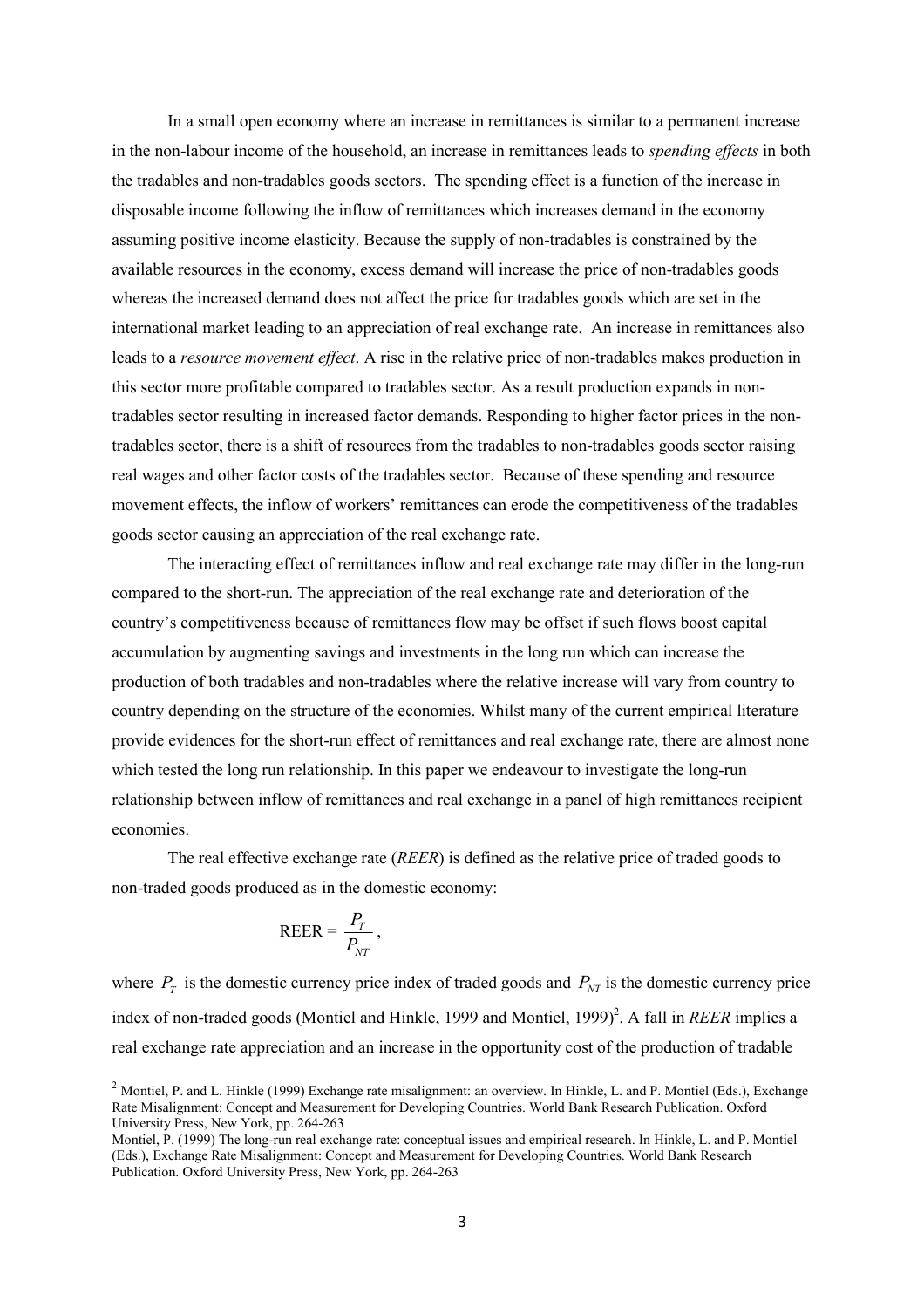goods (Bourdet and Falck, 2008)<sup>3</sup>. An appreciation of real exchange rate (i.e. a fall in *REER*) is understood as a deterioration of the country's external competitiveness given unchanged relative prices of trading partners. Conversely, a high *REER* (i.e. an increase in *REER*) means real exchange rate depreciation and an improved international competitiveness.

 The flow of inward remittances, like any other forms of international transfer, can appreciate the real exchange rate known as the 'Dutch disease' effect. Arrival of remittances will lead to increased spending and create excess demand in the non-tradable goods sector pushing the price of non-tradables upward (Lundahl, 1985)<sup>4</sup>. Because the price of tradable goods are determined in the world market, an increase in  $P_{NT}$  cause *REER* to fall causing a real exchange rate appreciation.

In this paper we investigate whether remittances cause *REER* appreciation in our sample of 24 high remittances recipient economies. In section 2 we present a summary of previous studies on this topic followed by section 3 where we discuss the various methodologies adopted in previous works and then outline our econometric model. Section 4 presents the econometric results and in section 5 we conclude.

### 2. Summary of Literature

 $\overline{a}$ 

There are few previous studies which have estimated the empirical relationship between remittances and real exchange rate with panel data. Amuedo-Dorantes and Pozo (2004) use a panel of 13 Latin American and Caribbean countries and found that remittances appreciates real exchange rate over the time period 1979 – 98. The result was confirmed by Lopez, Molina and Bussolo (2007) for a panel of 20 countries (some of which are Latin American) over the time period 1990-2003. Because real exchange rate is an index variable, in contrast to Amuedo-Dorantes et al (2004), Lopez et al (2007) used change in remittances as dependent variable and the role of remittances in appreciating real exchange rate could be rejected. Whilst the above studies used panel data methodology, Izquierdo and Montiel (2006) obtained mixed result using time series methodology for six Central American countries viz. Dominican Republic, El Salvador, Guatemala, Honduras, Jamaica and Nicaragua. Finally, in a recent paper by Lartey, Mandelman and Acosta (2012), it is found that flow of inward remittances cause real exchange rate appreciation in a comprehensive sample of 109 countries over the time period 1992 – 2003. In Table 1 we present a summary of specifications, dependent and independent variables, and estimators used in these papers for the convenience of the reader.

<sup>&</sup>lt;sup>3</sup> Bourdet, Y. and H. Falck (2008) Emigrants' remittances and Dutch Disease in Cape Verde. International Economic Journal, 20:3, 267 – 284

<sup>&</sup>lt;sup>4</sup> Lundahl, M. (1985) International migration, remittances and real incomes: effects on the source country. Scandinavian Journal of Economics, 87, pp. 647-657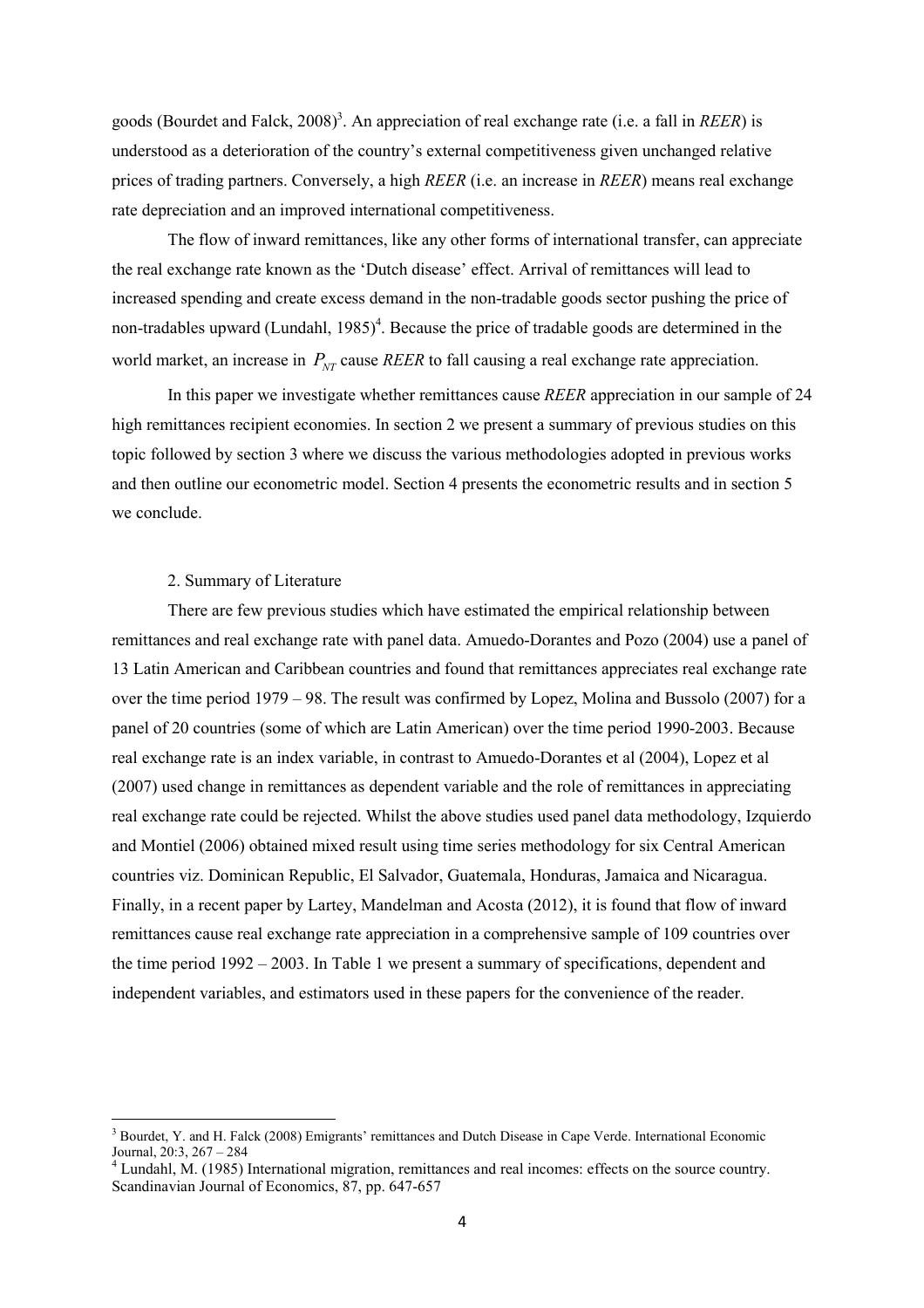| Table 1                                                                   |                                                                           |                                                        |                                                                                                                                                                                                                            |                      |                            |                          |
|---------------------------------------------------------------------------|---------------------------------------------------------------------------|--------------------------------------------------------|----------------------------------------------------------------------------------------------------------------------------------------------------------------------------------------------------------------------------|----------------------|----------------------------|--------------------------|
| <b>Summary of Studies on Remittances and Real Effective Exchange Rate</b> |                                                                           |                                                        |                                                                                                                                                                                                                            |                      |                            |                          |
| Study                                                                     | Specification                                                             | Dependent<br>Variable                                  | Independent<br>Variables                                                                                                                                                                                                   | Estimator            | Data<br>Period             | Instruments              |
| Amuedo-<br>Dorantes and<br>Pozo (2004)                                    | $REER = \beta_0 + \beta_1 REM$<br>$+\beta_2 Z + u$                        | Log of real<br>exchange rate                           | Log of workers' remittances, log<br>of foreign aid, log of GDP per<br>capita log of terms of traded, log<br>of government expenditure and<br>US interest rate                                                              | FE-IV                | Panel:<br>1979 -<br>1998   | external                 |
| Lopez, Molina<br>and Bussolo<br>(2007)                                    | $\triangle REER = \beta_0 + \beta_1 \triangle REMRAT$<br>$+\beta_2 Z + u$ | Change in log<br>of real<br>effective<br>exchange rate | Change in remittances (% of<br>GDP), per capita GDP growth,<br>change in terms of trade,<br>government consumption (% of<br>GDP), $US - 6$ month interest rate                                                             | FE $\&$<br>FE-IV     | Panel                      | external                 |
| Lartey,<br>Mandelman,<br>Acosta (2012)                                    | $REER = \beta_0 + \beta_1 REMRAT$<br>$+\beta_2 Z + u$                     | Real effective<br>exchange rate                        | Remittances to GDP, FDI (% of<br>GDP), Non FDI private inflow (%<br>of GDP), government expenditure<br>growth, GDP per capita, M2 (% of<br>GDP), terms of trade, export plus<br>import (% of GDP), growth of<br><b>GDP</b> | System<br><b>GMM</b> | Panel:<br>$1992 -$<br>2003 | internal,<br>external    |
| Izquierdo and<br>Montiel (2006)                                           | $REER = \beta_0 + \beta_1 REMRAT$<br>$+\beta_2 Z + u$                     | Real effective<br>exchange rate                        | Workers' remittances to GDP,<br>average labour productivity, net<br>international investment position<br>(% of GDP), government<br>consumption (% of GDP), terms<br>of trade and export plus import (%<br>of GDP).         | <b>VAR</b>           | TS;<br>$1960 -$<br>2004    | $\overline{\phantom{a}}$ |

 In addition to the abovementioned studies, a limited number of investigations explore the possibility of a long-run equilibrium relationship between real exchange rate and remittances flows using panel cointegration techniques. For example, Fayissa and Nsiah (2012) find that financial development, exchange rate stability, and the size of migrant stock have positive and statistically significant effects on remittances. Their methodology is based on Pedroni FMOLS cointegration analysis. Özcan (2011), on the other hand, finds no support that workers' remittances generate Dutch disease effect in a sample of ten countries. Indeed, Table 3 in this paper suggests that workers'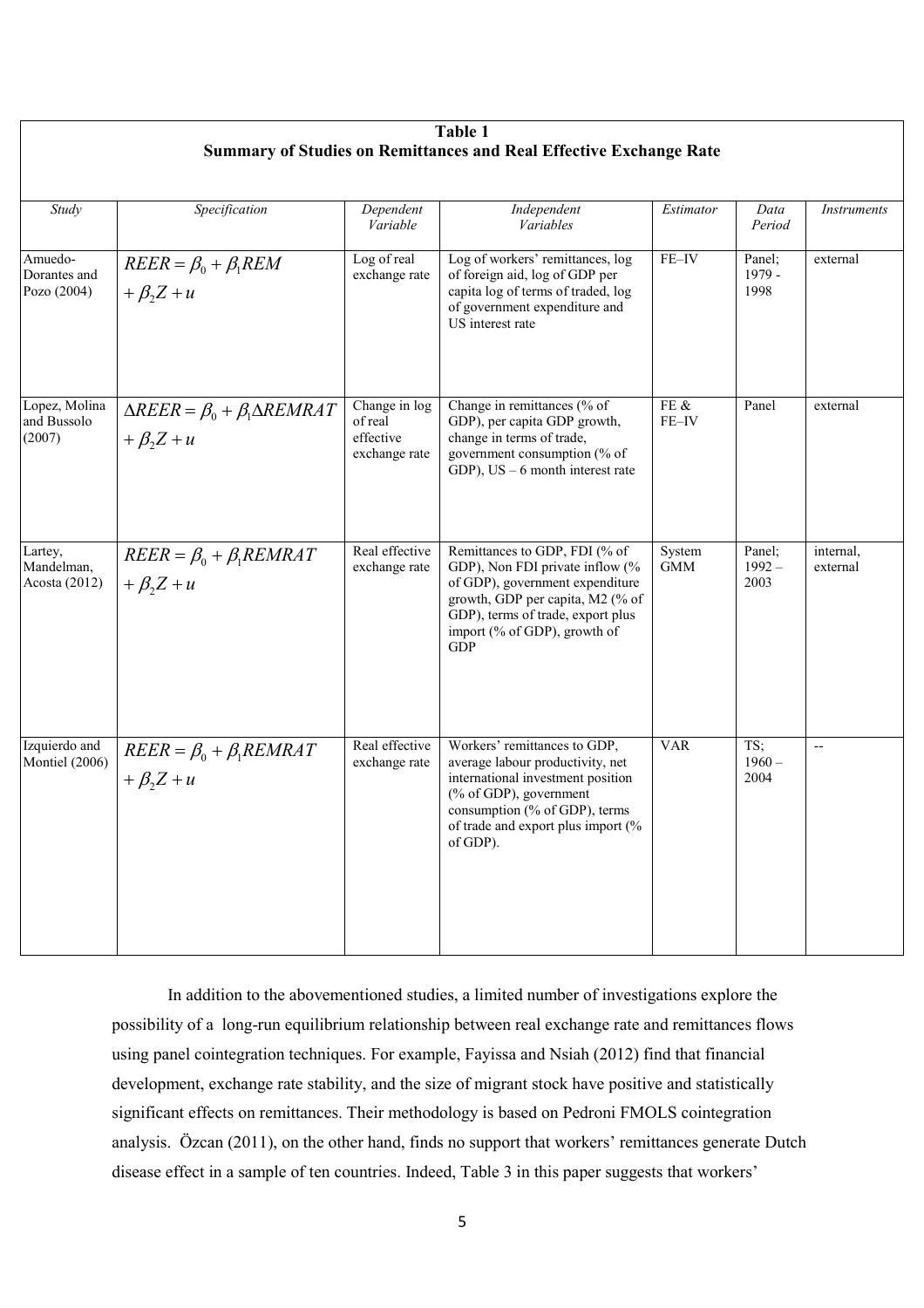remittances cause the real exchange rate to *depreciate*. The methodology is also based on Pedroni FMOLS cointegration analysis.

### 3. Empirical Methodology

Our methodology is different from the papers summarised in Table 1. We estimate a long run relationship between real exchange rate and remittances using a panel cointegrating equation based on the following variables:

$$
Q_{it} = f(W_{it}, GY_{it}, Alpha_{it}, TOT_{it}, R_t)
$$
\n
$$
\tag{1}
$$

where *i* refers to the country and *t* refers to the time period 1987 – 2010. *Q* refers to real effective exchange rate which is defined as relative price of tradable goods over non-tradable goods. Data on prices of tradable and non-tradable goods are not readily available which is why it is proxied by taking the respective country's nominal exchange rate adjusted for differences in price level, i.e.,

 $\overline{\phantom{a}}$ J  $\backslash$  $\overline{\phantom{a}}$ l ſ *d f P P*  $E\left[\frac{f}{R}\right]$ ; where E is nominal exchange rate defined as the domestic price of foreign currency, and  $P_f$ and  $P_d$  are foreign and domestic price indexes. However, rather using a proxy, in this section we have created a new and a direct measure for *REER* for all countries in our sample by constructing  $\frac{T_I}{T}$ *NT P P* series from the available data on the agriculture, industry, manufacturing and service sectors (see Figure 1 below).

*W* is workers' remittances in current US dollars (see Figure 2 below). Remittances being large official transfer are assumed to cause real appreciation by increasing prices for non-tradable goods sector. In equation [1], an appreciation is indicated by a negative coefficient on *W* because a fall in Q is an appreciation. The other variables included are control variables that have been found to be useful in the literature. The definitions of these variables and their expected signs are discussed below:

a) *Alpha* (-): Log of per capita GDP. This is used as a proxy measure for differential technological progress. Technological progress is more likely to take place in the traded goods sector of the economy relative to the non-traded sector. Increases in the productivity in the traded goods sector raises the wages in that sector, leading to a resource shift from the non-tradable goods sector. This increase in the relative price of the non-traded goods sector causes an exchange rate appreciation. b) *GY* (+/-): Government expenditure to GDP ratio. If government expenditure is more geared towards the non-tradable sector, the relative price of non-tradable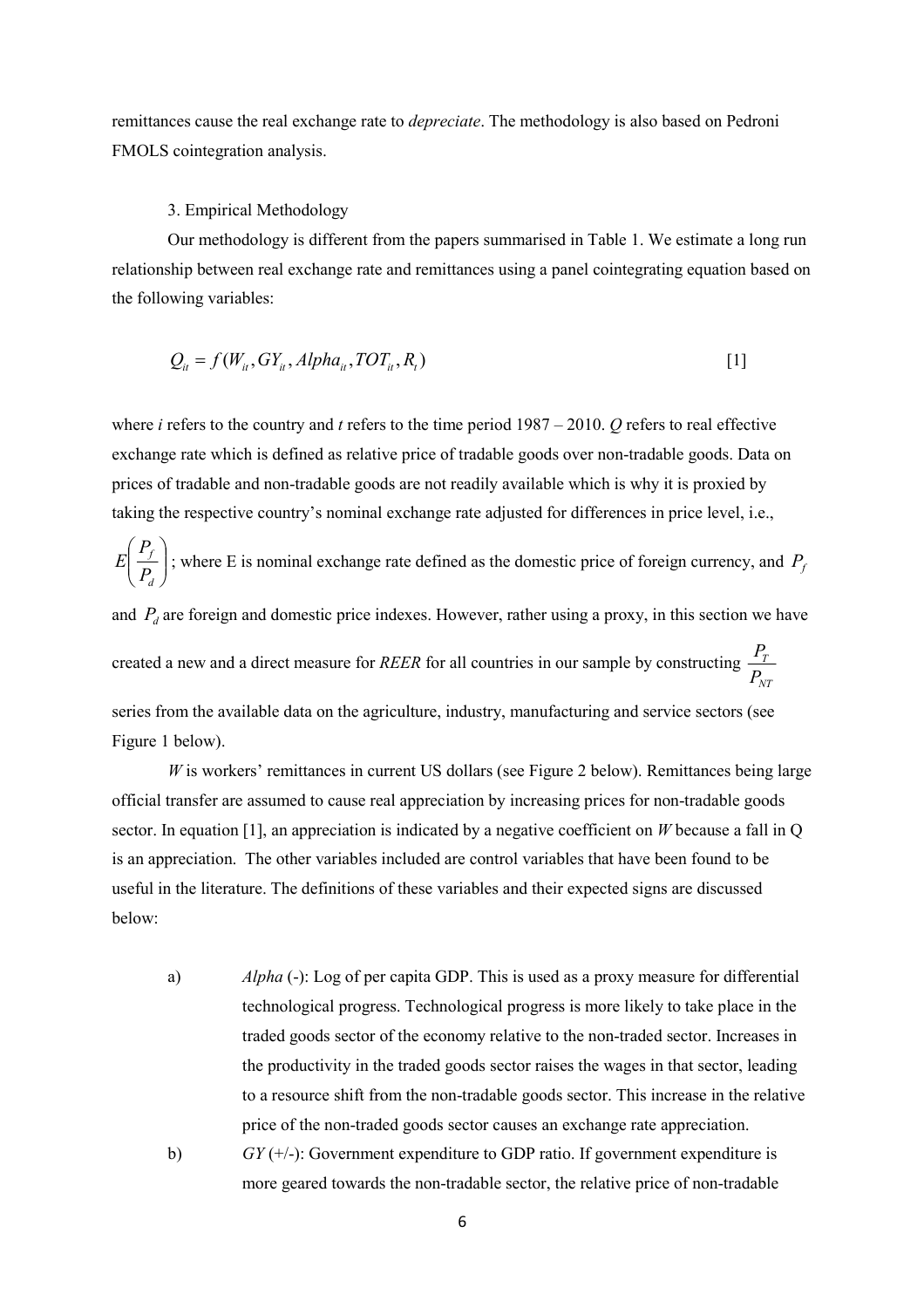goods will increase causing *REER* appreciation. On the other hand if government spending is directed towards the traded goods sector, *REER* will depreciate.

- c)  $R (+/-)$ : US six-month interest rate, This is a proxy to measure the world interest rate. A high world interest rate causes net external lending and improves the country's net creditor position with respect to rest of the world, and hence appreciate REER. Alternatively, in the short run, high interest rate may lead to less domestic spending and cause the relative price of the non-tradable to decline leading to depreciation of real exchange rate.
- d)  $TOT (+/-): Log of terms of trade. This is defined as price of exports relative to$ imports. If price of exports rise relative to imports, resources move from the nontradable to tradable good sectors and cause an *REER* appreciation. However, since an increase in the terms of trade will raise purchasing power, consumers will shift from consuming exportables and non-tradable goods to the consumption of importable goods causing the price of non-tradable goods to fall and cause an *REER* depreciation.

Finally, we include a time trend to capture the effect of several other factors that may cause appreciation of real exchange rate other than those outlined above.

 Our empirical procedure is divided into two approaches. The first part includes the panel cointegration analysis and the second part includes quantile regression analysis. Panel regression analysis is composed of panel unit root and panel cointegration tests in addition to panel-type error correction model (ECM) based on dynamic OLS (DOLS) residuals. In the case where a panel cointegration relationship exists, a panel-type ECM model is established as follows:

$$
\Delta Q = \Gamma_{0i} + \Sigma_{j=1}^{k} \Gamma_{1i} \Delta Q_{it-j} + \Phi_i (Q_{it-1} - f(W_{it-1}, GY_{it-1}, Alpha_{it-1}, TOT_{it-1}, R_{it-1}))
$$
\n[2]

The parameter  $\Phi_i$  is the adjustment speed of error correction term- $ecm_{i-1}$  =

 $(Q_{i-1} - f(W_{i-1}, GY_{i-1}, Alpha_{i-1}, TOT_{i-1}, R_{i-1}))$ ; a negative and significant  $\Phi_i$  will give evidence that a short-run disequilibrium may be adjusted into a long-run equilibrium through the ECM process. To carry out a check for the robustness of the results obtained in the first part, we present the quantile regressions to examine the relationship between real exchange rate and remittances flows controlling for other variables, under different quantile level of real exchange rate. This allows us to ascertain whether the relationship between these two variables varies according to the level of real exchange rates in the panel of countries in our sample.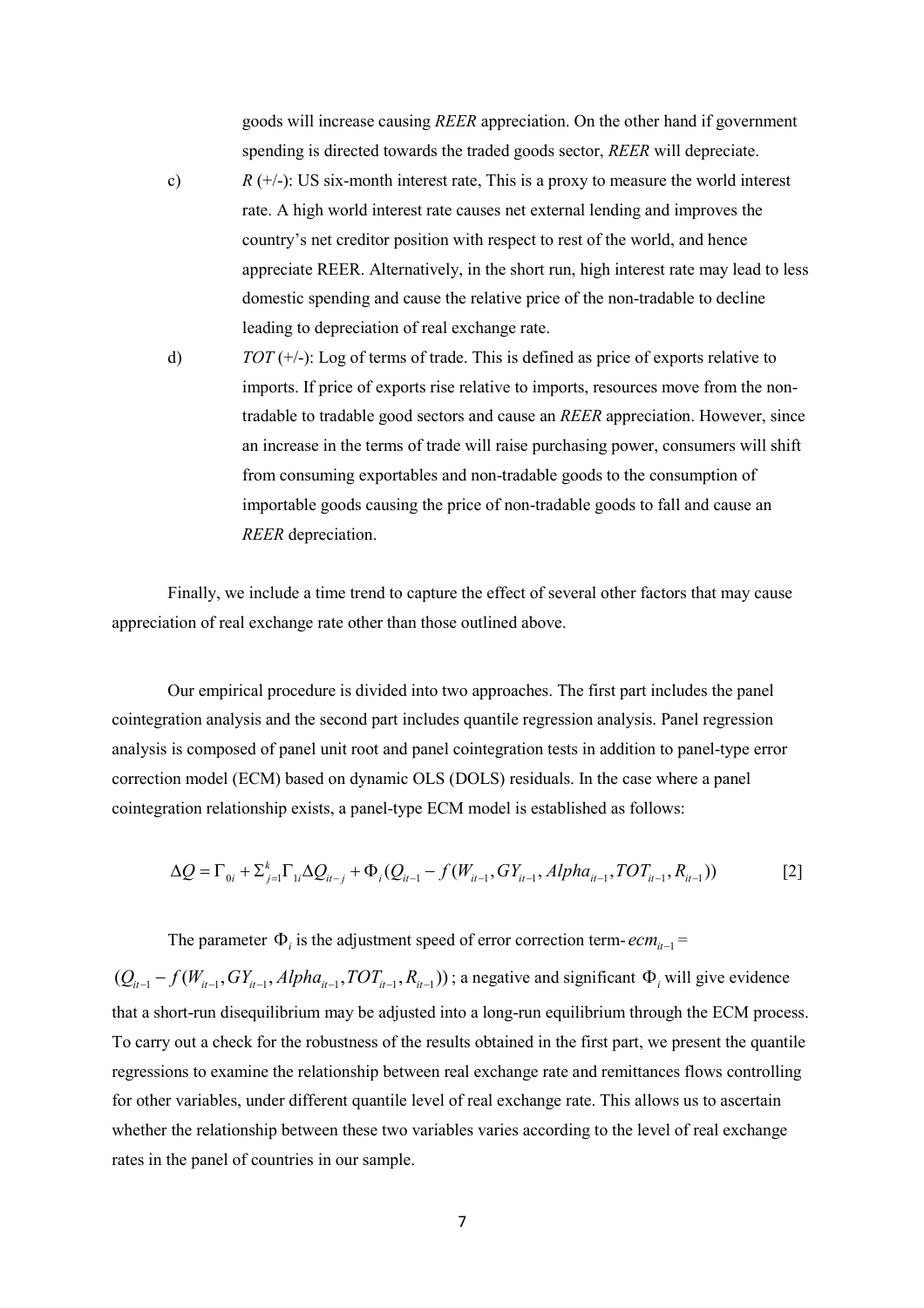#### 4. Data, Empirical Procedure and Results

## 4.1. Data

l

 In our panel we first included 40 high remittances recipient countries with remittances to GDP ratio more than  $1\%$  over the time period  $1960 - 2010$ . However, hardly any country had remittances data from 1960 and there were other many missing observations. Therefore to undertake balanced-panel study we reduced our sample to those countries and time period for which we have had continuous observations without gaps. Hence our data is from 1987 – 2010 for 24 developing countries. These countries are Bangladesh, Bolivia, China, Colombia, Costa Rica, Dominican Republic, Ecuador, Egypt El Salvador, Ethiopia, Guatemala, Honduras, India, Indonesia, Jordan, Kenya, Malaysia, Mexico, Morocco, Pakistan, Paraguay, Philippines, Senegal and Tunisia. The behaviour of real exchange rate and workers' remittances over these countries during the data period can be viewed in Figures 1 and 2.

Our construction of the index for real exchange rate differs significantly from those in earlier papers. In a key departure from the literature, we employ an alternative measure of the real exchange rate. The traditional measurement method employed by all the previous studies is one of multiplying the nominal exchange rate with the ratio of some measures of the domestic and foreign price levels vis-à-vis the US dollar. However, this is actually a bilateral real exchange rate and when used in this manner, it can be a bad proxy for real effective exchange rate. Instead, we employ a more direct and an innovative method for the measurement of the multilateral real effective exchange rate which follows Rao and Hassan (2012). Bearing in mind that the real effective exchange rate is the relative price of traded to non-traded goods produced in the domestic economy (Montiel and Hinkle, 1999 and Montiel, 1999), we construct price deflators for the agricultural, industrial, manufacturing and service sectors in the respective economies of our sample. A weighted average of these price deflators for agricultural, industrial, and manufacturing sector gives a measure for the tradable goods sector and the price deflator for the service sectors gives a measure for the non-traded goods sector. We then construct multilateral real exchange rate by taking the ratios of these two price deflators.<sup>5</sup>

 $5$  With regards to the abovementioned paper by Özcan (2011) our investigation differs in a number of crucial ways. First, our choice of sample is less ad hoc because we only included high remittances economies. The results reported in Özcan (2011) might be sensitive to the choice of African countries employed. Second, we employ a different measurement of *REER*.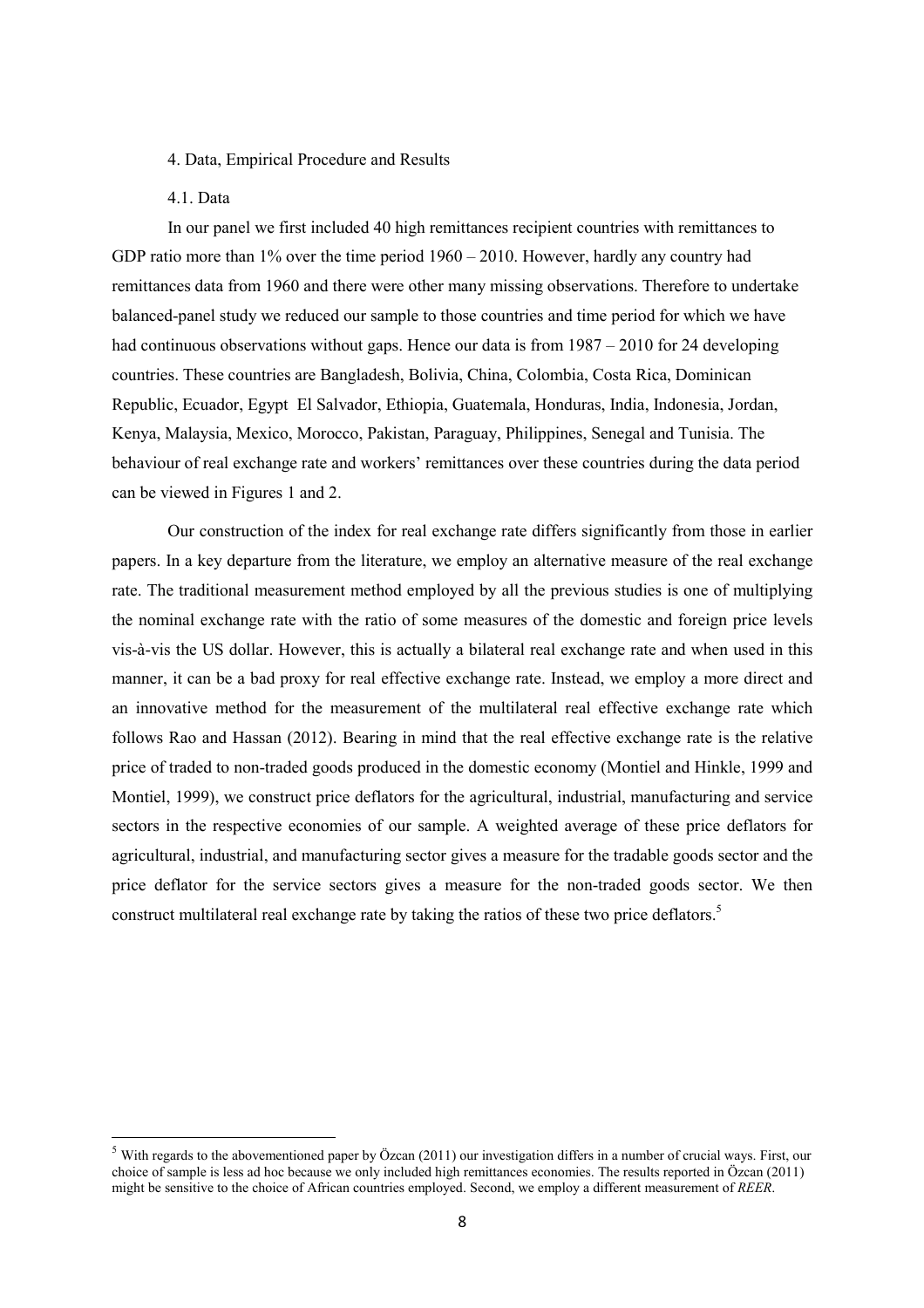

# 4.2. Empirical procedure and results

 The empirical analysis of this paper, which is divided into two parts as discussed above follows five steps. First, we conduct the panel unit root testing. Second, we test for cointegration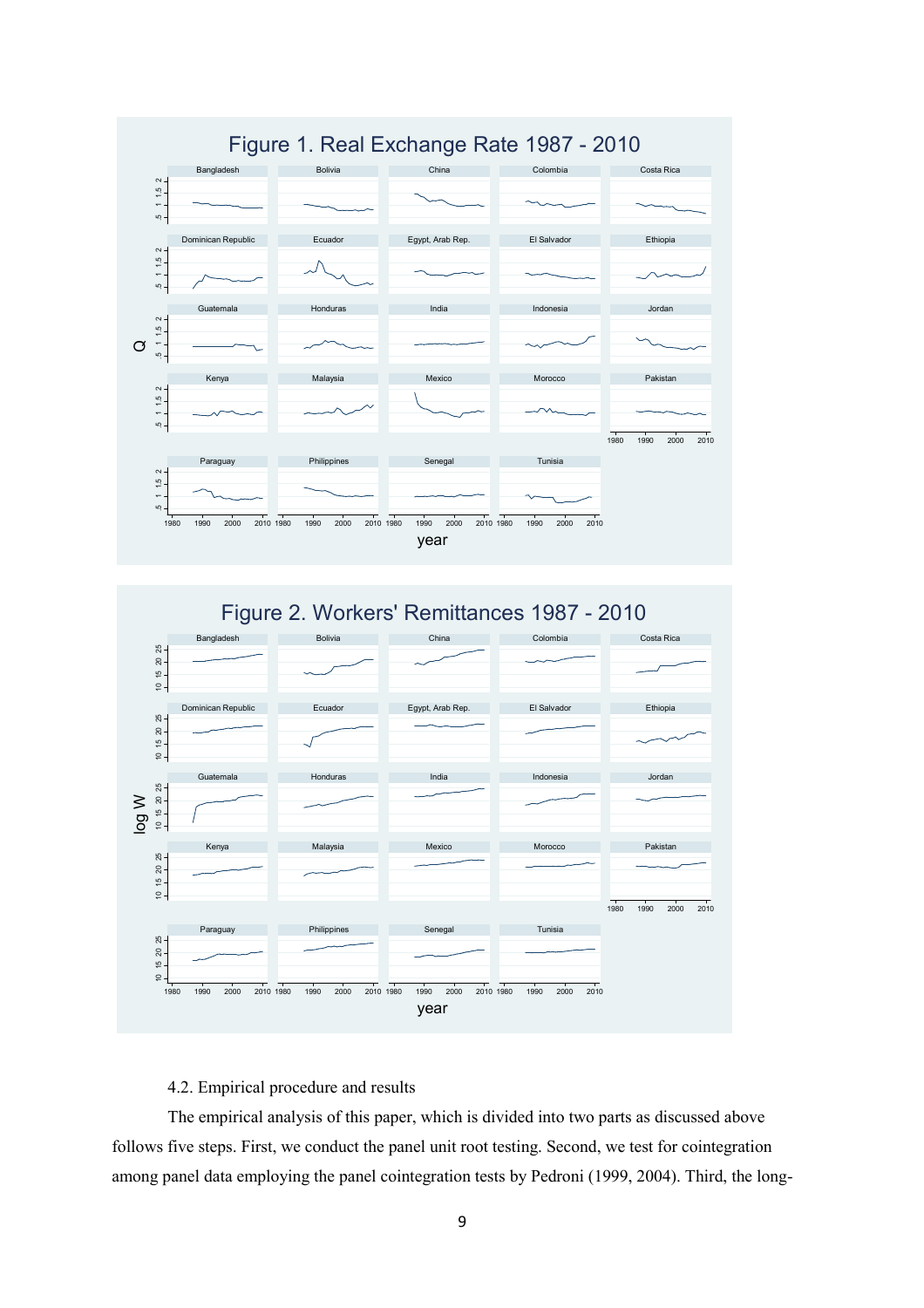run equilibrium relationship is estimated using the Panel DOLS (Mark and Sul, 2003), Panel FMOLS (Pedroni) and Panel Group Mean (Pesaran) procedures, where we estimate three variants of a long-run equation in which the real effective exchange is explained by workers' remittances as well as some other control variables. Fourth, once the panel cointegration is established, we estimate a panel-type ECM in order to test for the causality between *W* and *REER*. Finally, as a robustness check, we apply quantile regression analysis in order to estimate quantile panel-type ECM model.

## 4.3. Panel unit root test

Levin et al. (2002) initiated research on the panel unit root testing with heterogeneous dynamics, fixed effects, and an individual specific determinant trend. However, their assumption was the presence of a homogenous autoregressive root under the alternative. In contrast Im et al. (2003) proposed the between-group panel unit root tests that permit heterogeneity of the autoregressive root under the alternative hypothesis. Table 1 presents the results of the panel unit root tests based on Im et al. (2003). At the 1% significance level, there is strong evidence in support of the presence of unit roots in all the series except *GY* which is government expenditure to GDP ratio. The statistics reject the null hypothesis of non-stationarity in the Im et al. (2003) test of *Q*, *W*, *TOT*, *Alpha* and *R* in the first difference form. Using this result, we proceed towards testing whether there exists a long-run cointegration relationship among the variables in equation (1) where we include then exclude the *GY* variable.

|              | $-0.683$    |             | $-17.072***$ |
|--------------|-------------|-------------|--------------|
| W            | $-1497$     | DW          | $-23.002***$ |
| GУ           | $-3.755***$ | DGY         | $-16.219***$ |
| <i>TOT</i>   | 3.673       | <i>DTOT</i> | $-22.724***$ |
| Alpha        | 2.298       | DAlpha      | $-16.008***$ |
| $\mathbf{v}$ | 8954        | DR          | 895422       |

### **Table 1. Panel Data Unit Root Tests**

Notes for Table 1. These are panel data unit root tests advocated by Im *et al*. (2003). These statistics tend to a standard normal distribution as  $N, T \to \infty$ , \*\*\* denotes rejection of the null of joint nonstationarity at the 1% significance level with a critical value of -2.33. The 5% critical value is -1.64. All tests include time dummies.

### 4.4. Panel cointegration test

 $\overline{a}$ 

The procedure for computing the test statistics for panel data non-cointegration involves estimating the hypothesized cointegration regression described in (1) and using the residuals to estimate the appropriate autoregression. Pedroni advocates two statistics both based on a group-mean approach. *Group PP* is non-parametric and analogous to the Phillips-Perron *t* statistic and *Group ADF* is a parametric statistic and analogous to the ADF  $t$  statistic.<sup>6</sup> These two statistics are referred to as *between-dimension* statistics that average the estimated autoregressive coefficients for each country.

 $6$  This latter statistic is analogous to the Im, Pesaran and Shin (2003) test for a panel unit root applied to the estimated residuals of a cointegrating regression.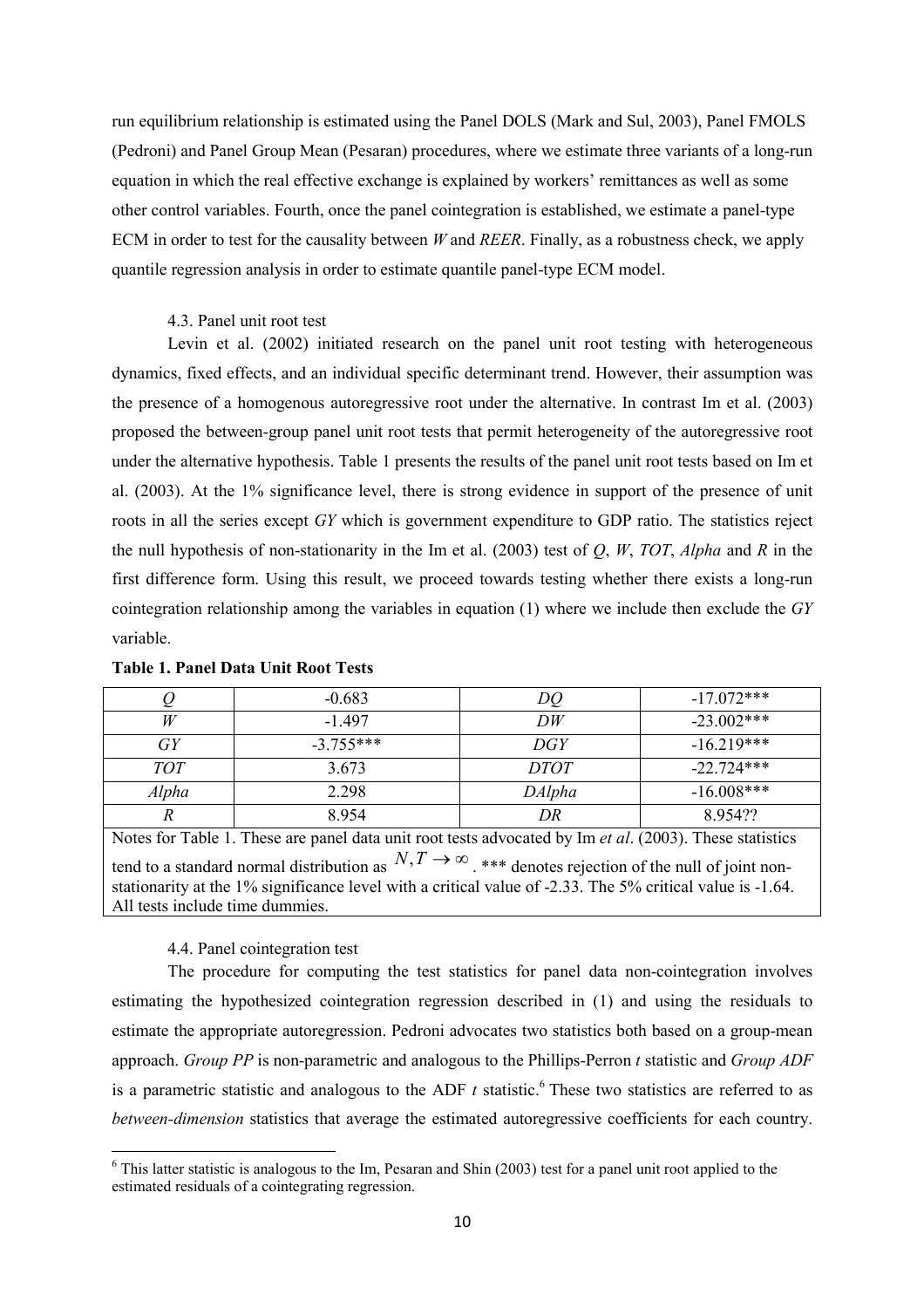Under the alternative hypothesis of cointegration, the autoregressive coefficient is allowed to vary across countries. This allows one to model an additional source of potential heterogeneity across countries.<sup>7</sup> Following an appropriate standardization, both of these statistics tend to a standard normal distribution as  $N, T \rightarrow \infty$  diverging to negative infinity under the alternative hypothesis and consequently, the left tail of the normal distribution is used to reject the null hypothesis of noncointegration. Table 2 presents the results of Pedroni (1999, 2004) panel cointegration test based on *Group PP* and *Group ADF* statistics for the full model between each *Q*, *W*, *GY*, *TOT*, *Alpha* and *R* and a partial model that excludes *GY*. The results strongly advocate that a long-run cointegrating relationship exists for both of these models because the null of non-cointegration is rejected at 1%.

|                                                                                                                                                                                                                                                                                                                                                                                                                                                                                                                                                                                                                                                                                                                                                                                                                         | A: Pedroni Cointegration Test                     |                        |  |  |  |
|-------------------------------------------------------------------------------------------------------------------------------------------------------------------------------------------------------------------------------------------------------------------------------------------------------------------------------------------------------------------------------------------------------------------------------------------------------------------------------------------------------------------------------------------------------------------------------------------------------------------------------------------------------------------------------------------------------------------------------------------------------------------------------------------------------------------------|---------------------------------------------------|------------------------|--|--|--|
|                                                                                                                                                                                                                                                                                                                                                                                                                                                                                                                                                                                                                                                                                                                                                                                                                         | Full model                                        | Model that excludes GY |  |  |  |
| Group PP                                                                                                                                                                                                                                                                                                                                                                                                                                                                                                                                                                                                                                                                                                                                                                                                                | $-4.371***$                                       | $-3.580***$            |  |  |  |
| Group ADF                                                                                                                                                                                                                                                                                                                                                                                                                                                                                                                                                                                                                                                                                                                                                                                                               | $-4.719***$                                       | $-3421***$             |  |  |  |
|                                                                                                                                                                                                                                                                                                                                                                                                                                                                                                                                                                                                                                                                                                                                                                                                                         | B: Westerlund (2007) ECM panel cointegration test |                        |  |  |  |
| $G_t$                                                                                                                                                                                                                                                                                                                                                                                                                                                                                                                                                                                                                                                                                                                                                                                                                   | $-2.853***$                                       |                        |  |  |  |
| Ga                                                                                                                                                                                                                                                                                                                                                                                                                                                                                                                                                                                                                                                                                                                                                                                                                      | $-1.618*$                                         |                        |  |  |  |
| Pt                                                                                                                                                                                                                                                                                                                                                                                                                                                                                                                                                                                                                                                                                                                                                                                                                      | $-1.997**$                                        |                        |  |  |  |
| Pa                                                                                                                                                                                                                                                                                                                                                                                                                                                                                                                                                                                                                                                                                                                                                                                                                      | $-2.989***$                                       |                        |  |  |  |
| Notes for Table 2. These are the Pedroni tests for panel cointegration [discussed in Pedroni [(1999),<br>$(2004)$ ] between each Q, W, GY, Tota, Alpha and R. These estimates include common time dummies.<br>Individual lag lengths are based on the Akaike information criterion. These statistics tend to a<br>standard normal distribution as $N, T \rightarrow \infty$ , ***, ** and * denote rejection of the null of non-<br>cointegration at the 1, 5 and 10% significance levels critical values of -2.33, -1.64 and -1.28<br>respectively. Westerlund (2007) is bi-variate panel cointegration test between $Q$ and W. Individual<br>lag and lead lengths are based on the Akaike information criterion. ***, ** and * denote rejection of<br>the null of non-cointegration at the 1, 5 and 10% significance. |                                                   |                        |  |  |  |

#### **Table 2. Panel Data Cointegration Tests**

 $\overline{a}$ 

We also check for cointegration between *Q* and *W* by implementing the four panel cointegration tests developed by Westerlund (2007) and the results are shown in panel B of Table 2. The underlying idea is to test for the absence of cointegration by determining whether the individual panel members are error correcting. The *Ga* and *Gt* test statistics are based on a weighted average of the individually estimated short-run coefficients and their t-ratio's, respectively. The *Pa* and *Pt* test statistics pool information over all the cross-sectional units to test the null of no-cointegration for all cross-section entity. The tests are very flexible and allow for an almost completely heterogeneous specification of both the long- and short-run parts of the error-correction model, where the latter can be determined from the data. The series are allowed to be of unequal length. We can see from results

<sup>&</sup>lt;sup>7</sup> Pedroni also proposes four *within-dimension* statistics (*panel v, panel*  $\rho$ *, panel t* and *panel ADF*) that effectively pool the autoregressive coefficients across different countries during the unit root tests. In these tests, a common value for the autoregressive coefficient is specified under the alternative hypothesis of cointegration.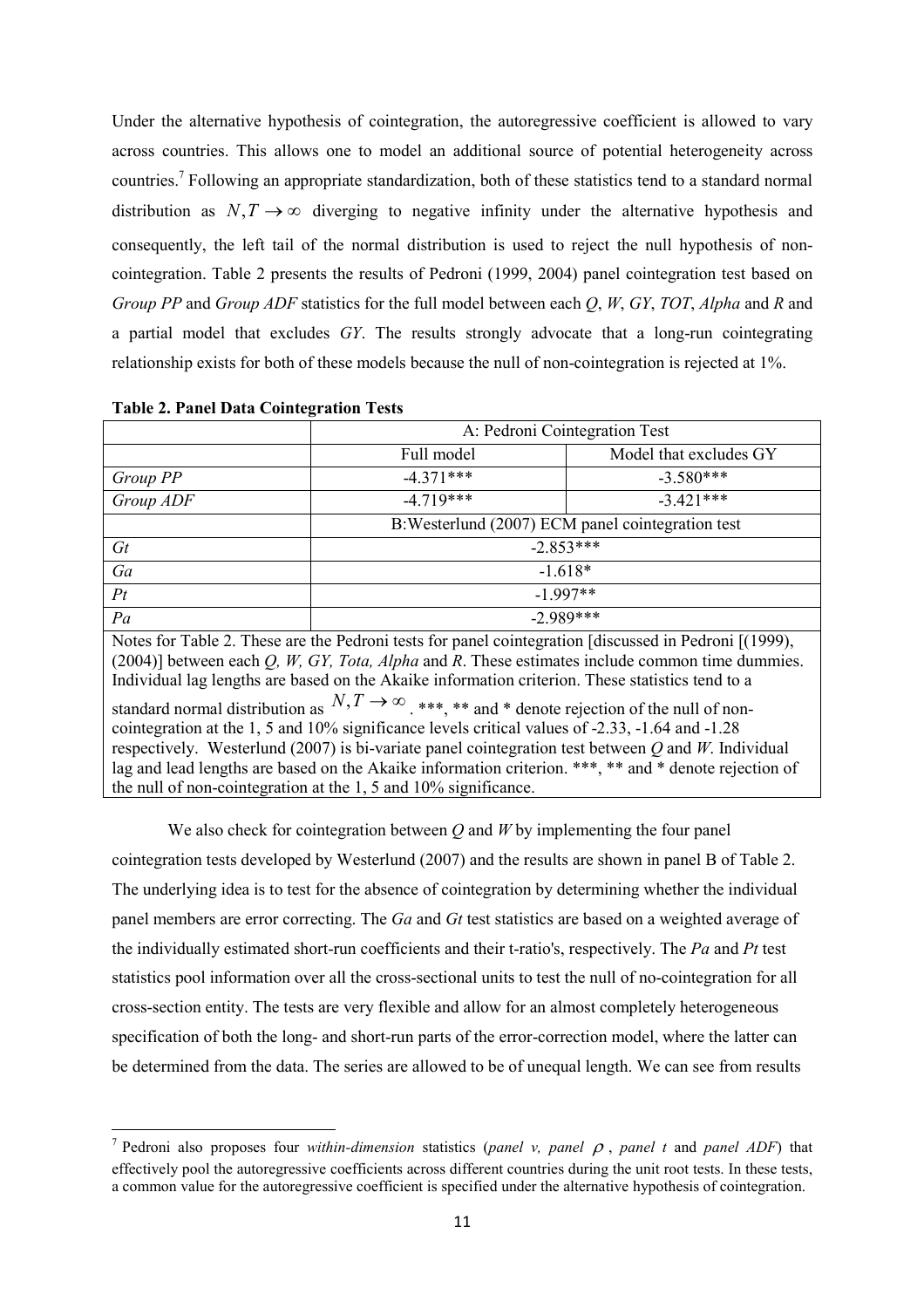of Westerlund (2007) tests, the null of no error-correcting relationship was rejected according to all four tests.

### 4.5 Estimation of long-run relationship

Having confirmed the existence of cointegration for our panel, we now turn to estimate the parameters of the long-run equilibrium relation among the variables in equation (1). In particular, the long-run equilibrium relationship is estimated using Panel DOLS (Mark and Sul, 2003), Panel FMOLS (Pedroni) and Panel Group Mean (Pesaran) procedures, where we estimate three variants of a long-run equation in which the real effective exchange is explained by workers' remittances as well as some other control variables which includes government expenditure to GDP, terms of trade, per capita real GDP and US six-month interest rate. The results of these are presented in Table 3. We are mostly interested in the estimated sign on the variable workers' remittances, i.e., *W*. An appreciation of the real exchange rate is indicated by a fall in *Q*, as a result if the estimated long-run coefficient on W is both negative and statistically significant, it will give us support to claim that remittances cause real exchange rate appreciation in our panel of countries. The panel DOLS results are reported in column one followed by panel FMOLS and panel group mean in columns two and three respectively. It can be readily seen that the estimated coefficient on *W* is negative as well as significant at the level of 1% in all three methods of estimation. Whilst the estimated signs are same in all the three methods, the estimated magnitude for the coefficient *W* differs. This is estimated to be -0.048 in the panel DOLS which is slightly higher than that estimated in panel group mean which stands to be -0.064. The highest magnitude was estimated in panel FMOLS which is -0.005.

|                                                                                        | Panel DOLS  | Panel FMOLS | Panel Group Mean |  |  |
|----------------------------------------------------------------------------------------|-------------|-------------|------------------|--|--|
| W                                                                                      | $-0.048***$ | $-0.005***$ | $-0.064***$      |  |  |
|                                                                                        | $(-14.230)$ | $(-5.022)$  | $(-4.400)$       |  |  |
| $G$ Y                                                                                  | $-0.022***$ | $-0.032***$ | $-0.016**$       |  |  |
|                                                                                        | $(-14.316)$ | $(-12.397)$ | $(-2.594)$       |  |  |
| <b>TOT</b>                                                                             | $-0.000$    | $0.000***$  | $-0.000$ ***     |  |  |
|                                                                                        | (1.721)     | (3.375)     | $(-2.294)$       |  |  |
| Alpha                                                                                  | $-0.072***$ | $-0.196$    | $0.209**$        |  |  |
|                                                                                        | $(-3.042)$  | $(-0.098)$  | (2.481)          |  |  |
| $\overline{R}$                                                                         | $-0.001**$  | 0.002       | $-0.014***$      |  |  |
|                                                                                        | $(-2.847)$  | (1.511)     | $(-9.506)$       |  |  |
| Notes for Table 3. These estimates include common time dummies. Each slope estimate is |             |             |                  |  |  |
| accompanied by <i>t</i> -statistics in parentheses based on the null of a zero slope.  |             |             |                  |  |  |

|  |  |  |  | Table 3. Estimation of Long-Run Coefficients |
|--|--|--|--|----------------------------------------------|
|--|--|--|--|----------------------------------------------|

With regard to the other control variables in Table 3 which are found important in explaining real exchange rate behaviour, the a priori expected signs as given in theory for *GY*, *TOT* and *R* are indeterminate as a result these could be either positive or negative. But for *Alpha*, there is a definitive expected sign according the famous Balassa-Samuelson effect. *Alpha* stands for real per capita GDP as a proxy measure for differential technological progress. Technological progress is more likely to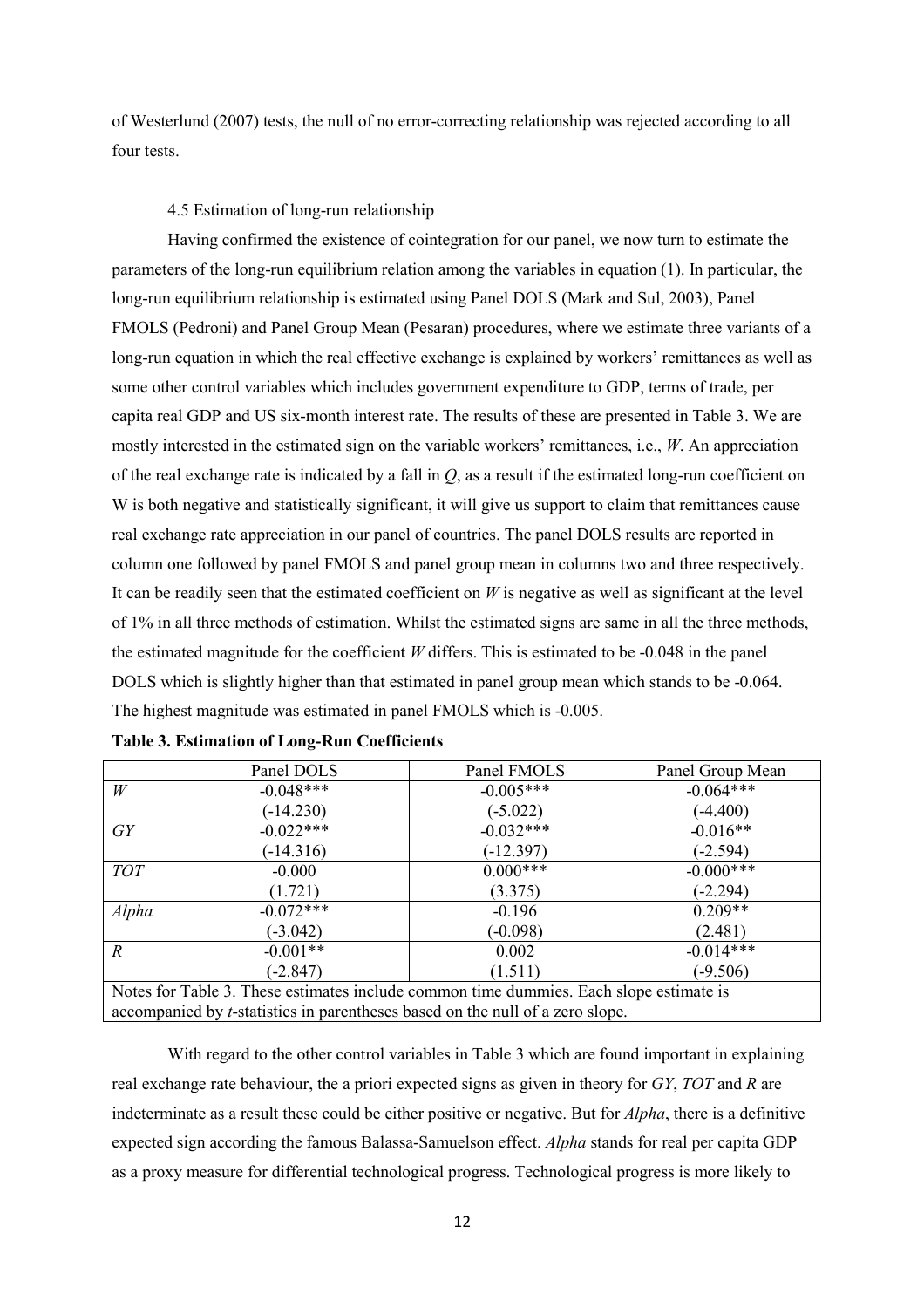take place in the traded sector of the economy relative to the non-traded sector. Increases in the productivity in the traded goods sector raises the wages in that sector, leading to a resource shift from non-tradable goods sector. As a result this increases the relative price of non-traded sector because of increase in their factor price, thereby causing exchange rate appreciation. Hence, the expected sign of Alpha is negative. So it can be seen that only panel DOLS and panel FMOLS have the correct sign of Alpha, although in the latter it is not statistically significant from zero. The estimated sign for Alpha is positive in the case of the panel group mean estimator. As a result it can be seen that the panel DOLS results give us the results where all variables contain the correct signs on the estimated coefficients in addition to having most of the statistically significant variables. Therefore, we choose the panel DOLS as our preferred estimate of the long-run equilibrium relation of workers' remittances and real exchange rate.

# 4.6 Panel-type ECM model

As we have found the existence of long-run cointegrating relationship between *Q* and *W*, and have confirmed the estimated signs of the long-run coefficient of *W* and control variables in the panel cointegration equation conform to those expected a-priori from theory, we estimate the panel-type ECM model of equation (2) using ∆Q*it-1* as the dependent variable. We obtain the residuals from the estimations based in panel DOLS which is our preferred long-run estimator.

| Variables         | Estimates                                                                                           |  |  |  |
|-------------------|-----------------------------------------------------------------------------------------------------|--|--|--|
|                   | $-0.171***$                                                                                         |  |  |  |
| $ECM_{it-l}$      | (0.033)                                                                                             |  |  |  |
|                   | $-0.012*$                                                                                           |  |  |  |
| $\Delta W$        | $(7.0E-003)$                                                                                        |  |  |  |
|                   | $-0.011***$                                                                                         |  |  |  |
| $\Delta GY$       | $(3.5E-003)$                                                                                        |  |  |  |
|                   | $-0.225***$                                                                                         |  |  |  |
| <b>AALPHA</b>     | (0.087)                                                                                             |  |  |  |
|                   | $-7.9E - 010**$                                                                                     |  |  |  |
| $\triangle TOTA$  | $(3.9E-010)$                                                                                        |  |  |  |
|                   | 7.7E-004                                                                                            |  |  |  |
| $\Delta R$        | $(2.1E-003)$                                                                                        |  |  |  |
|                   | 0.048                                                                                               |  |  |  |
| $\Delta Q_{it-l}$ | (0.055)                                                                                             |  |  |  |
| $R-sq$            | 0.114                                                                                               |  |  |  |
| Se                | 0.055                                                                                               |  |  |  |
| LM                | 1.326                                                                                               |  |  |  |
|                   | The lagged disequilibrium error is based on the earlier panel DOI S results. The estimates here are |  |  |  |

**Table 4. Panel Error Correction Model** 

The lagged disequilibrium error is based on the earlier panel DOLS results. The estimates here are from fixed effects estimation where \*, \*\* and \*\*\* respectively denote significance at the 1, 5 and 10% significance levels based on the figures in parentheses which are robust standard errors. LM is an LM test for first order serial correlation of the residuals.

Table 4 reports the estimated result of panel-type ECM. The AIC criterion was used to determine the lagged period that is suitable for the model. It can be seen that the error correction term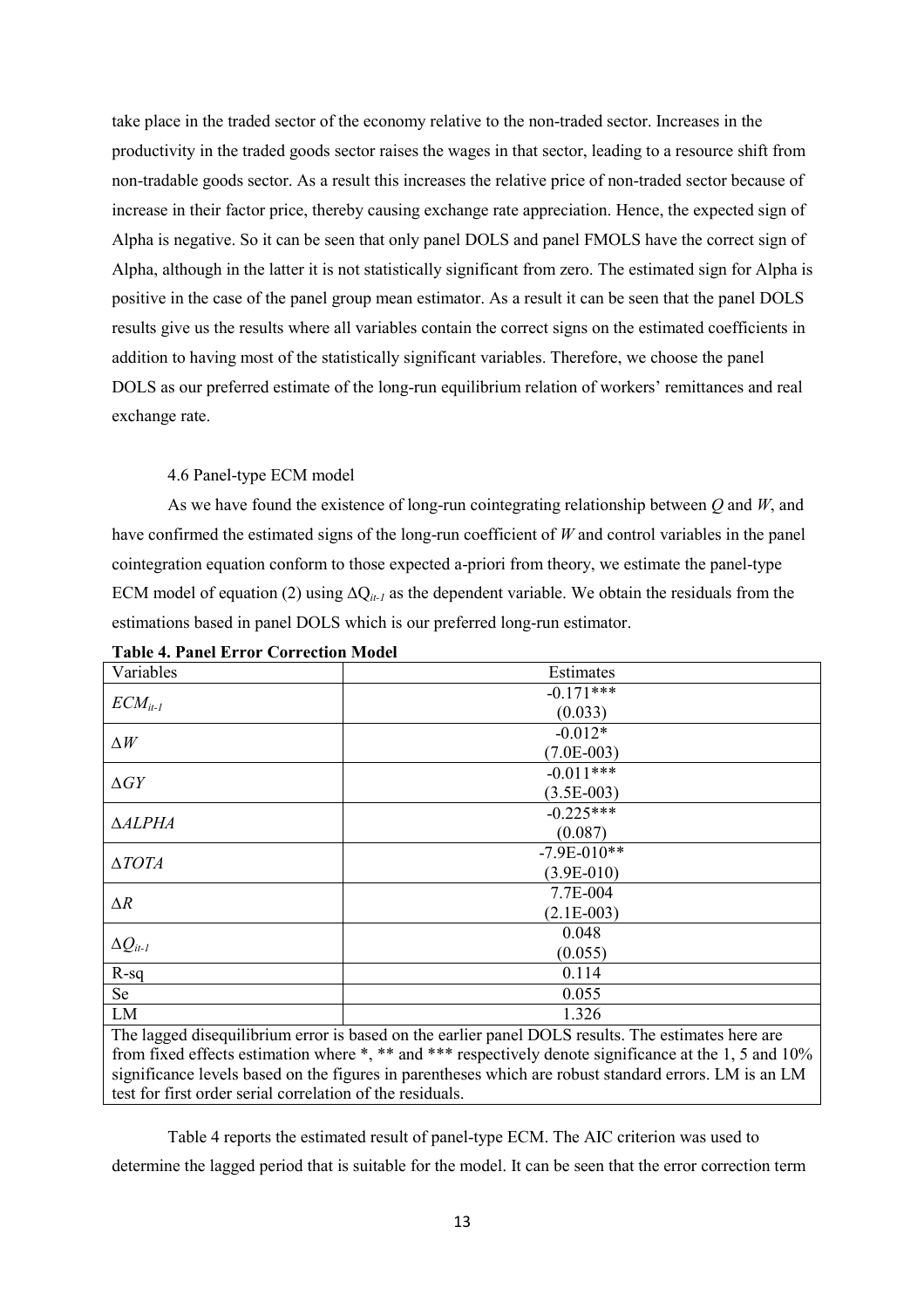ECM*it-1* negative and highly significant at 1% level. This suggests, through error correction, a shortrun disequilibrium can eventually be turned into a long-run equilibrium and the adjustment is stationary. The magnitude of the estimated speed of adjustment coefficient which equals -0.17 suggests that approximately 17% of the short-run disequilibrium is adjusted towards the long-run equilibrium value per year. Hence half of any misalignment will be completely adjusted for in about three years. Also important to note from Table for that the short-run relation between *∆Q* and *∆W* is also negative and significant at the level of 10%, suggesting that inflow of workers' remittances tend to appreciate real exchange rate even in the short run. Given that the coefficient of short-run exchange rate appreciating effect of workers' remittances is estimated to be -0.012, we conclude that this is stronger than the long-run effect which is estimated to be -0.048 based on our preferred panel DOLS results. Thus the panel-type ECM establishes a uni-direction causality running from ∆W to ∆Q in the short-run. Although there may be possibility of a bi-directional causality between these variables, we do not pursue this here. It might be noted at this point that, panel-type ECM based on OLS estimator is the average estimation result and it neglects the fact that different levels of real exchange rate within the countries in the panel may result in different causal relationships and influence between *∆W* and *∆Q*. Therefore the OLS estimation of the ECM model may not give us a clear picture as much as quantile type regression will permit.

#### 4.7 Quantile panel-type ECM model

In this section, we estimate quantile panel-type ECM model which permit us to see if the causal effect of *∆W* on *∆Q* varies according to the different levels of *∆Q* within our sample. For example if we look at Figure 3, we can see that the countries in our sample can be grouped in terms low, medium and high values of *∆Q*. At low values are those countries below the 5<sup>th</sup> percentile and at the high levels are those who are above 95th percentile. As a result it is possible that *∆Q* responds to *∆W* according to quantiles. A quantile panel-type ECM will therefore allow us to further understand the results in different quantiles by dividing the quantile regimes and testing causality between *∆W* and *∆Q* in the short-run. We perform the estimation by using the quantile regression method which permits different parameters across different quantiles of the dependent variable (see Koenker and Basset, 1978; and Koenker and d'Orey, 1987). Following Buchinsky (1998), we employ the design matrix bootstrap method to obtain estimates of standard errors for the parameters in the simultaneous quantile regressions using 1,000 bootstrap replications. This method performs well for relatively small samples and remains valid under numerous forms of heterogeneity.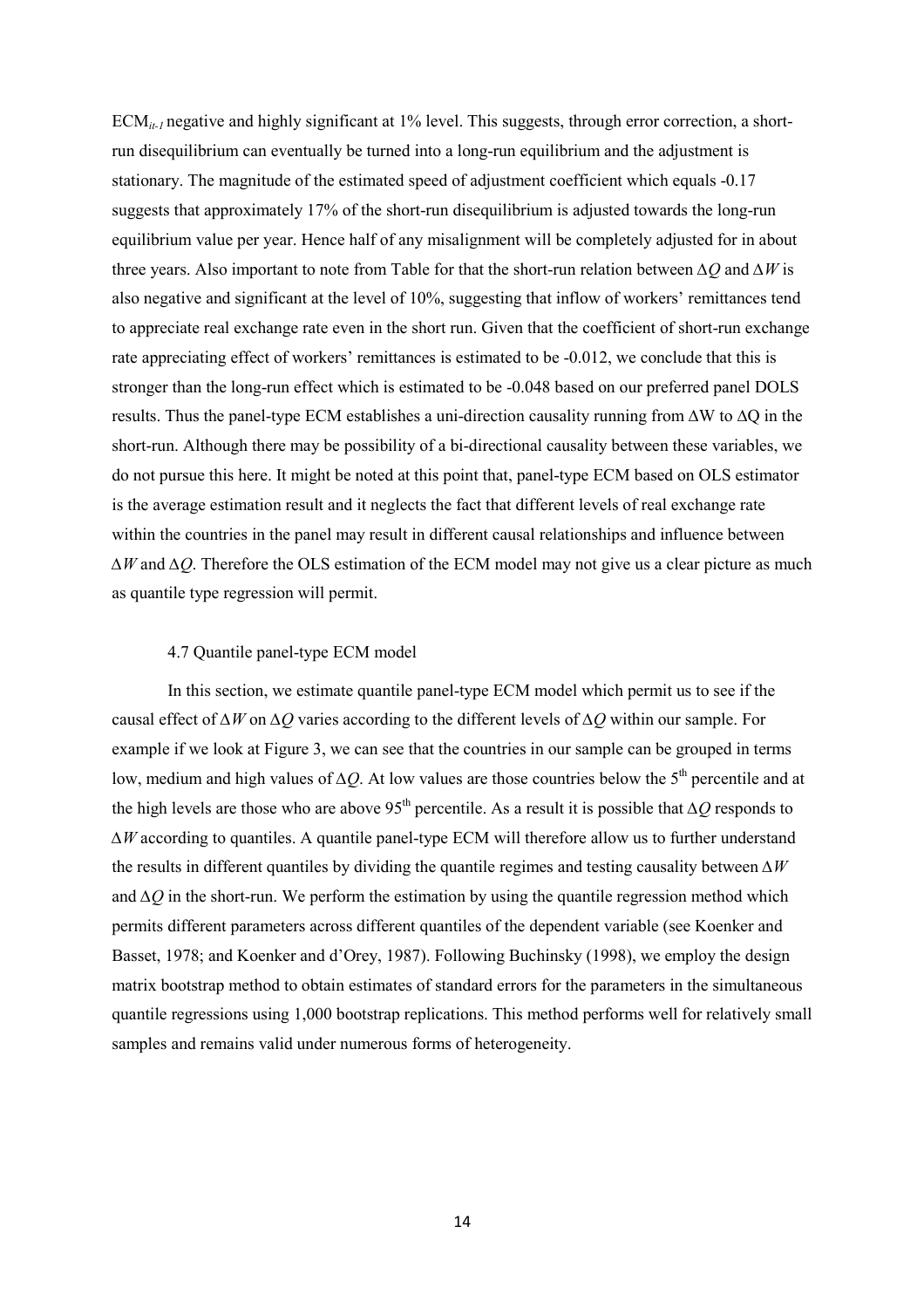

 In Table 5 we present the results of quantile-type panel regressions of the ECM model at the  $5<sup>th</sup>$ ,  $25<sup>th</sup>$ ,  $50<sup>th</sup>$ ,  $75<sup>th</sup>$  and  $95<sup>th</sup>$  quantile by estimating these simultaneously by using our preferred panel DOLS residuals. Columns 2, 3, 4, 5 and 6 represents these regressions across the quantiles. Some interesting results can be observed. It can be seen that causal effect of *∆W* on *∆Q* is not present in all quantiles. In particular, we can see that in the short-run, workers' remittances cause *Q* to appreciate for those countries which are at low level of  $\Delta Q$ , i.e. those at 5<sup>th</sup> quantile and for those countries which are at middle and upper middle level of  $\Delta Q$ , i.e. those at 50<sup>th</sup> and 75<sup>th</sup> quantile. In contrast, in the short-run workers' remittances do not cause an appreciation countries with high level of *∆Q* (i.e. 95<sup>th</sup> quantile) and lower middle level of ∆Q (i.e. 25<sup>th</sup> quantile). Also interesting to note that, the magnitude of this effect is uniform at around -0.02 across  $25<sup>th</sup>$  to  $95<sup>th</sup>$  quantile, but it is estimated to be much lower in the 5<sup>th</sup> quantile elvel of  $\Delta$ given the first quantile of this effect is uniform and the set of quantile step and the set quantile by estimation of the sequantiles. In particular, we can see that in the s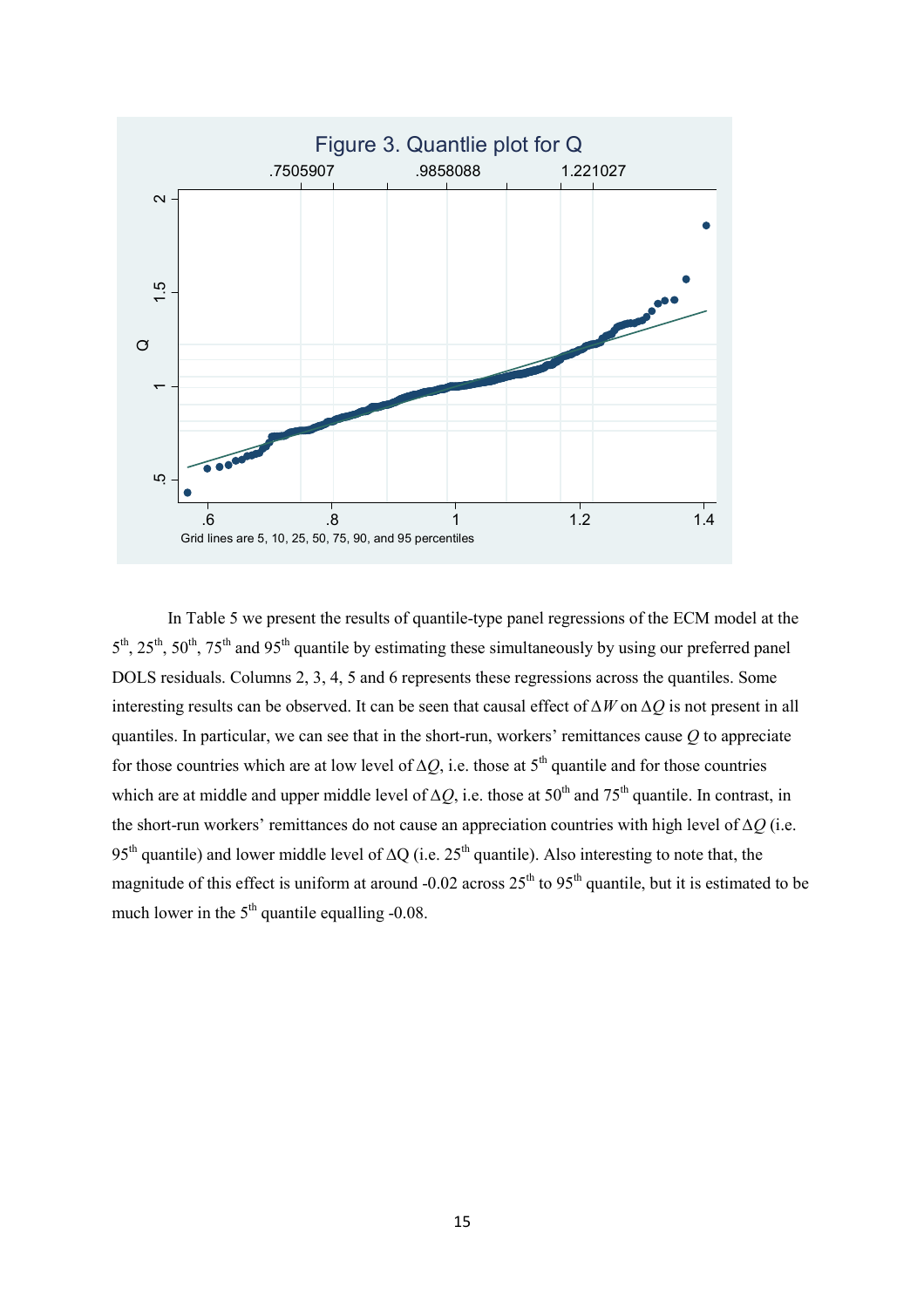| Dependent            | Quantiles:         |                    |              |                    |                    |
|----------------------|--------------------|--------------------|--------------|--------------------|--------------------|
| Variable: $\Delta Q$ | $0.05^{\text{th}}$ | $0.25^{\text{th}}$ | $0.50^{th}$  | $0.75^{\text{th}}$ | $0.95^{\text{th}}$ |
| $\Delta \rm{W}$      | $-0.082$           | $-0.020$           | $-0.021$     | $-0.024$           | $-0.22$            |
|                      | $(-2.43)$ **       | $(-1.26)$          | $(-1.87)^*$  | $(-1.94)^*$        | (0.33)             |
| $\Delta$ Alpha       | $-0.659$           | $-0.102$           | $-0.083$     | $-0.234$           | $-0.676$           |
|                      | $(-2.66)$ ***      | $(-0.76)$          | $(-0.71)$    | $(-1.72)^*$        | $(-2.91)$ ***      |
| $\Delta$ TOT         | $-1.32E-09$        | $-4.03E-10$        | $-8.07E-10$  | $-6.13E-10$        | $-3.49E-10$        |
|                      | $(-0.94)$          | $(-0.65)$          | $(-1.24)$    | $(-1.24)$          | $(-0.65)$          |
| $\Delta G$ Y         | $-0.013$           | $-0.005$           | $-0.010$     | $-0.009$           | $-0.003$           |
|                      | $(-2.25)$ **       | $(-1.28)$          | $(-2.09)$ ** | $(-1.50)$          | $(-0.33)$          |
| $\Delta R$           | 0.076              | 0.029              | 0.011        | 0.018              | $-0.017$           |
|                      | $(3.64)$ ***       | $(1.69)^*$         | (0.64)       | (1.21)             | $(-0.74)$          |
| $ECM_{it-l}$         | $-0.342$           | $-0.215$           | $-0.264$     | $-0.140$           | 0.980              |
|                      | $(-0.68)$          | $(-0.93)$          | $(-1.18)$    | $(-0.42)$          | $(1.94)^*$         |
| $N=$                 | 360                | 360                | 360          | 360                | 360                |
| Pseudo $R^2$         | 0.27               | 0.10               | 0.08         | 0.11               | 0.23               |

**Table 5. Estimates of Quantile-Type ECM Model.** 

Note: Simultaneous quantile regression with bootstrap standard errors. All regressions include time dummies and t-statistics on parentheses where \*, \*\* and \*\*\* respectively denote significance at the 1, 5 and 10% significance levels

# 5. Conclusion

The steady rise of workers' remittances flow and its stability and resilience even at the face of global recession has brought many researchers to study the macroeconomic consequences of it. Many studies have already pointed out the positive contribution remittances can make on the development of the recipient economies. However, large inflow of remittances can also bring negative consequences by eroding the competitiveness of the tradable-goods sector via causing appreciation of real exchange rate. This paper studies the long-run real exchange rate appreciating effect of workers' remittances using a panel co-integration framework. We obtain new measure of real exchange rate by taking the ratio of prices of tradables to non-tradables goods sector, and then show that workers remittances' contributes to the real exchange rate appreciation in the long-run. Using a panel ECM estimates we show that there is causality running from remittances to real exchange rate in the short run, and this short run effect is stronger than that of the long run. Finally using a quantile panel-type ECM model, we show that the short run effect varies according to the different levels of real exchange rate appreciation within the countries in our sample. The short-run causal appreciating effect remittances is weaker for countries with a low level of real exchange rate appreciation but stronger for those with higher level.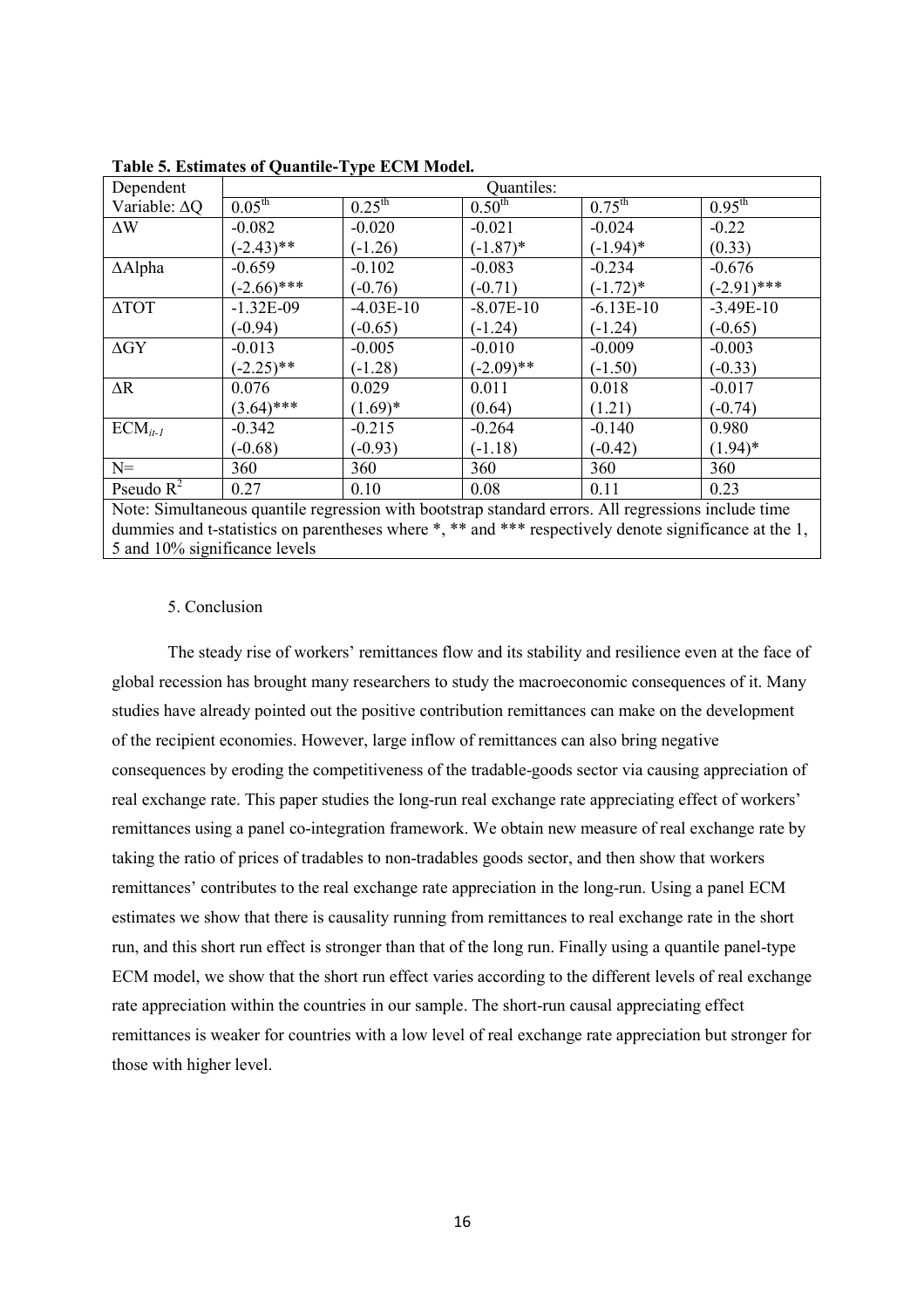### References:

- Acosta, P., E. Lartey, and F. Mandelman. 2007. "Remittances and the Dutch Disease." in Federal Reserve Bank of Atlanta Atlanta.
- Aggarwal, R., A. Demirguc-Kunt, and M. Peria. 2006. "Do Workers' Remittances Promote Financial Development?" in World Bank Policy Research Working Paper Washington, D.C.
- Amuedo-Dorantes, C. and S. Pozo. 2004. "Workers' Remittances and the Real Exchange Rate: A Paradox of Gifts." World Development 32:1407-1417.
- Barajas, A., R. Chami, C. Fullenkamp, M. Gapen, and P. Montiel. 2009. "Do Workers' Remittances Promote Economic Growth? ." Washington, D.C.: International Monetary Fund, Working Paper No. WP/09/153.
- Bourder, Y. and H. Falck. 2008. "Emigrants' Remittances and Dutch Disease in Cape Verde." International Economic Journal 20:267-284.
- Buchinsky, M. 1998. "Recent Advances in Quantile Regression Models: A Practical Guideline for Empirical Research." Journal of Human Resources 33:88-126.
- Chami, R., A. Barajas, T. Cosimano, C. Fullenkamp, M. Gapen, and P. Montiel. 2008. "Macroeconomic Consequences of Remittances." Washington, D.C.: International Monetary Fund Occasional Paper No. 259.
- Corden, W.M. and J.P. Neary. 1982. "Booming Sector and De-Industrialisation in a Small Open Economy." Economic Journal 92:825-848.
- Gupta, S., C. Pattillo, and S. Wagh. 2009. "Effect of Remittances on Poverty and Financial Development in Sub-Saharan Africa." World Development 37: 104-115.
- Giuliano, P. and M. Ruiz-Arranz. 2009. "Remittances, Financial Development, and Growth." Journal of Development Economics 90:144-152.
- Hnatkovska, V. and N. Loayza. 2003. "Volatility and Growth." in World Bank Working Paper No. WPS3184. Washington D.C.
- Izquierdo, I. and P. Montiel. 2006. "Remittances and Equilibrium Real Exchange Rates in Six Central American Countries." Department of Economics, Williams College.
- International, Monetary Fund. 2005. "Two Current Issues Facing Developing Countries." in World Economic Outlook, April 2005: Globalization and External Imbalances. Washington D.C.: World Economic and Financial Surveys.
- Im, K., M. Pesaran, and Y. Shin. 2003. "Testing For Unit Roots in Heterogeneous Panels." Journal of Econometrics 115:53-74.
- Koenker, R. and G. Bassett. 1978. "Quantile Regression." Econometrica 46:33-50.
- Koenker, R. and d'Orey. 1987. "Computing Regression Quantiles." Applied Statistics 36:383-393.
- Kroft, K. and H. Lloyd-Ellis. 2002. "Further Cross-Country Evidence on the Link Between Growth, Volatility and Business Cycles." Queens University, Department of Economic, Working Paper.
- Lartey, E., F. Mandelman, and P. Acosta. 2008. "Remittances, Exchange Rate Regimes, and the Dutch Disease: A Panel Data Analysis." in Federal Reserve Bank of Atlanta Working Paper 2008-12. Atlanta.